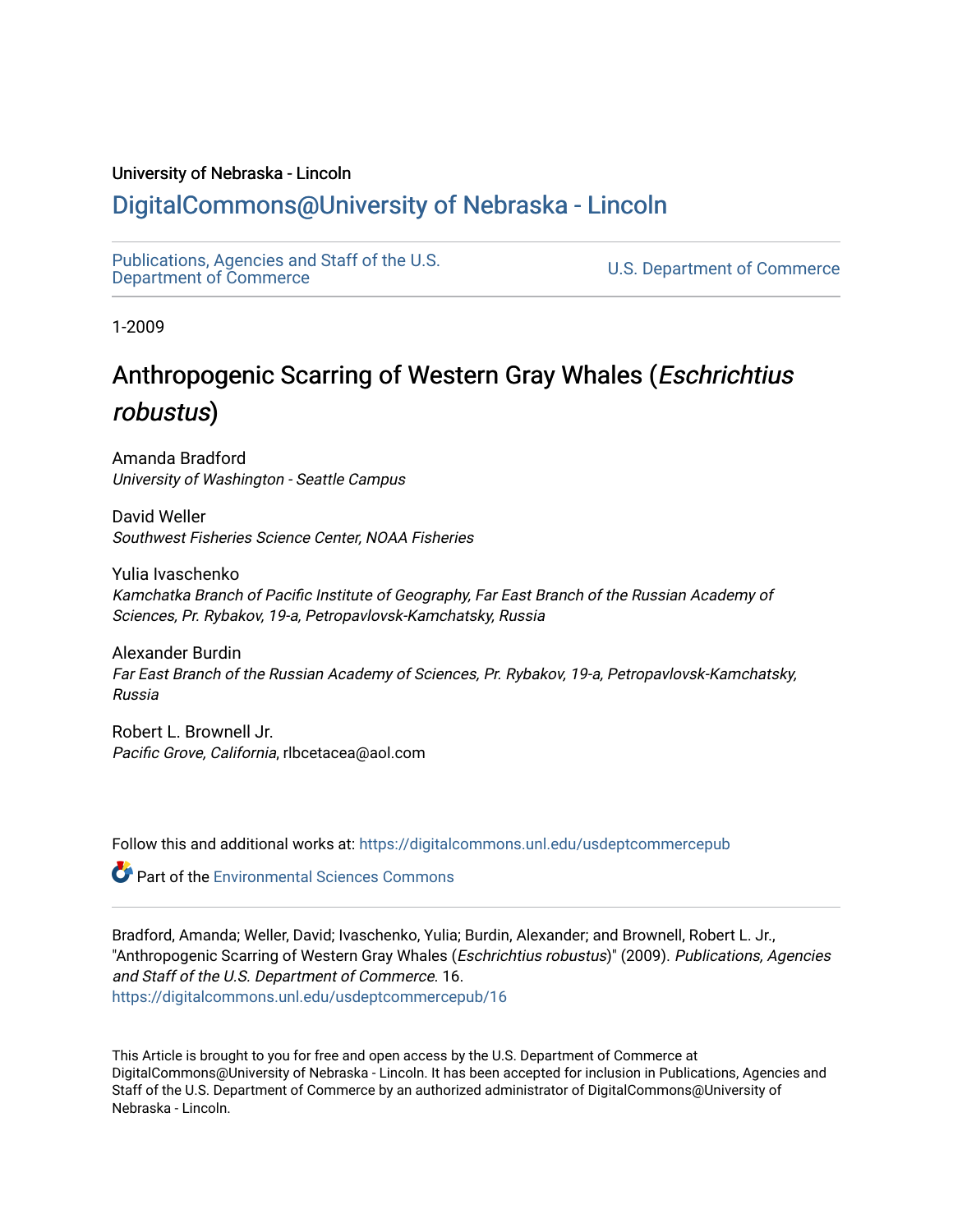# **Marine Mammal Science**



MARINE MAMMAL SCIENCE, 25(1): 161–175 ( January 2009)  $© 2008$  by the Society for Marine Mammalogy DOI: 10.1111/j.1748-7692.2008.00253.x This article is a U.S. government work, and is not subject to copyright in the United States.

### Anthropogenic scarring of western gray whales (*Eschrichtius robustus*)

AMANDA L. BRADFORD School of Aquatic and Fishery Sciences, University of Washington, P. O. Box 355020, Seattle, Washington 98195-5020, U.S.A. E-mail: alb992@u.washington.edu

DAVID W. WELLER Southwest Fisheries Science Center, NOAA Fisheries, 8604 La Jolla Shores Drive, La Jolla, California 92037-0271, U.S.A.

YULIA V. IVASHCHENKO Kamchatka Branch of Pacific Institute of Geography, Far East Branch of the Russian Academy of Sciences, Pr. Rybakov, 19-a, Petropavlovsk-Kamchatsky, 683024, Russia

ALEXANDER M. BURDIN Kamchatka Branch of Pacific Institute of Geography, Far East Branch of the Russian Academy of Sciences, Pr. Rybakov, 19-a, Petropavlovsk-Kamchatsky, 683024, Russia and Alaska SeaLife Center, 301 Railway Avenue, Seward, Alaska 99664, U.S.A. and University of Alaska Fairbanks, P. O. Box 757500, Fairbanks, Alaska 99775, U.S.A.

ROBERT L. BROWNELL, JR. Southwest Fisheries Science Center, NOAA Fisheries, 1352 Lighthouse Avenue, Pacific Grove, California 93950, U.S.A.

#### ABSTRACT

Western gray whales (*Eschrichtius robustus*) are critically endangered and anthropogenic threats, such as entanglement in fishing gear and collisions with vessels, may be acting to limit recovery of the population. Thus, examining the magnitude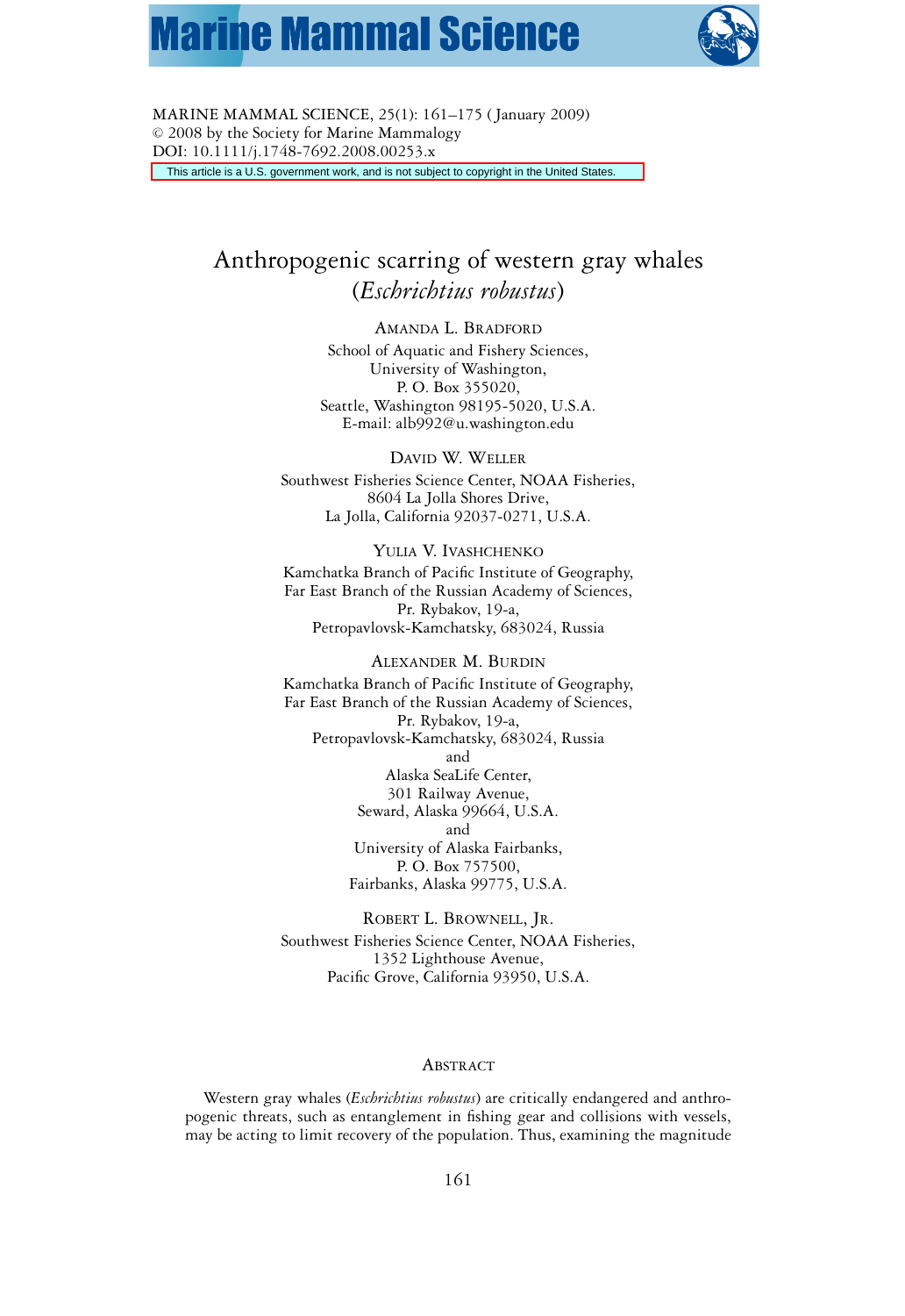of such anthropogenic interactions using a scar-based approach is warranted. A multi-year (1995–2005) photo-identification study of western gray whales on their feeding ground off northeastern Sakhalin Island, Russia, has resulted in a large data set of digital and film images of 150 individuals. These images were reviewed and scored for anthropogenic scarring by recording the presence of visible scars resulting from fishing gear entanglement and vessel collisions in 21 defined body regions. In total,  $20.0\%$  ( $n = 30$ ) of whales identified during the study period had detectable anthropogenic scarring, with  $18.7\%$  ( $n = 28$ ) determined to have been previously entangled in fishing gear at least once and  $2.0\%$  ( $n = 3$ ) to have survived at least one vessel collision. These estimates are likely to be conservative given the nature of the photo-identification data set, but indicate that male and female western gray whales are subject to anthropogenic interactions. Future studies designed to systematically estimate the frequency and rates of anthropogenic events are needed and would have direct conservation and management implications.

Key words: anthropogenic scarring, entanglement, *Eschrichtius robustus*, photoidentification, species conservation, vessel collision, western gray whale.

The western population of gray whales (*Eschrichtius robustus*) is critically endangered (Hilton-Taylor 2000, Weller *et al.* 2002), having been nearly extirpated by modern commercial whaling operations from the late 19th to the mid 20th centuries (Brownell and Chun 1977, Weller *et al.* 2002). The most current mark-recapture analysis conducted estimated the population abundance to be  $99 (95\% CI = 90-109)$ in 2003 (Bradford *et al.* 2008). A recent population assessment using an individualbased model fitted to the same data used in the mark-recapture study, but also including data from 2004 through 2006, estimated the median non-calf population size to be 110 in 2004 and, should current population and demographic trends continue, projected a median non-calf estimate of 121 (90% Bayesian CI =  $112-130$ ) in 2007 (Cooke *et al.* 2007). Western gray whales are at risk from factors threatening small populations and current anthropogenic threats, such as entanglement in fishing gear and collisions with vessels (Weller *et al.* 2002, Reeves *et al.* 2005), could compound this risk.

Fishing gear entanglement and vessel collisions pose a threat to baleen whale populations worldwide. In the case of western North Atlantic right whales (*Eubalaena glacialis*), mortality and serious injury from these sources have been linked to the failure of this endangered population to recover (Kraus 1990, Fujiwara and Caswell 2001, Knowlton and Kraus 2001, Kraus *et al.* 2005). The extent of these events, particularly of fishing gear entanglement, has also been well studied in western North Atlantic and, to a lesser extent, in eastern North Pacific humpback whales (*Megaptera novaeangliae*) (Lien 1994, Volgenau *et al.* 1995, Laist *et al*. 2001, Robbins and Mattila 2001, 2004, Johnson *et al.* 2005, Neilson 2006). For both species, much insight into the occurrence and, to some degree, impact of entanglement and vessel collisions has been gleaned from evaluating associated scarring of photo-identified individuals (Kraus 1990, Hamilton *et al.* 1998, Robbins and Mattila 2001, 2004, Knowlton *et al.* 2005, Neilson 2006).

Given their coastal distribution, both eastern and western gray whales are vulnerable to entanglement in fishing gear and collisions with vessels (Sumich and Harvey 1986, Heyning and Lewis 1990, Laist *et al*. 2001, Baird *et al.* 2002, Reeves *et al.* 2005), although the population-level consequences are more severe for the western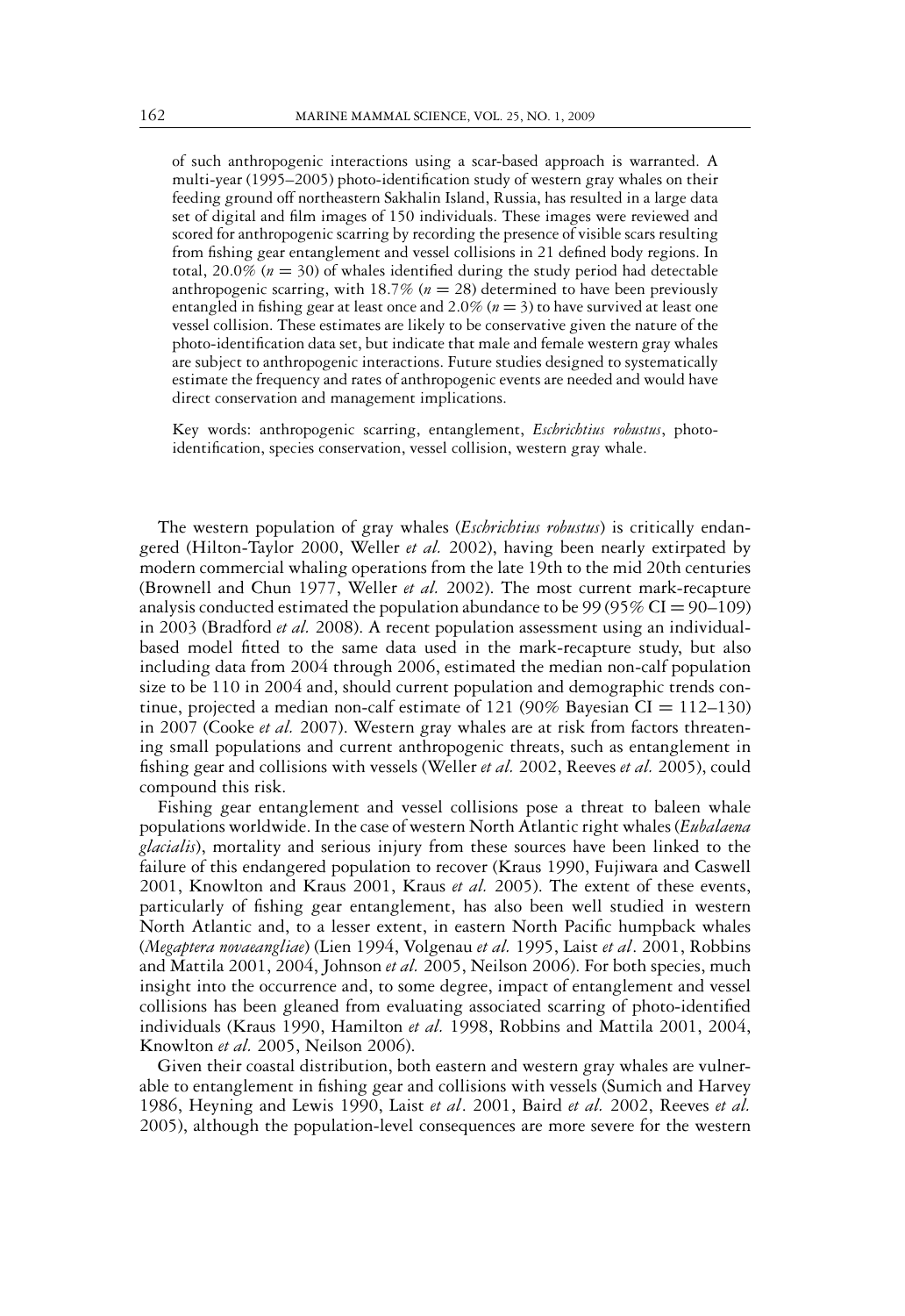population due to its critically endangered status. Assessing the extent of these events for western gray whales is of obvious conservation concern, particularly after the fatal entrapments of four female western gray whales in fishing gear off the Pacific coast of Japan, three in 2005 and one in 2007 (Weller *et al.*, in press). An ongoing Russia–U.S. photo-identification study of western gray whales has been conducted on their feeding ground off the northeastern coast of Sakhalin Island, Russia since 1995 (Weller *et al.* 1999, 2002). Through 2005, this study has resulted in a large data set of digital and film images of 150 photo-identified individuals (Weller *et al.* 2006) that were used to examine and quantify nonlethal fishing gear entanglement and vessel collisions *via* a scar-based approach. Taking care to employ a quantification protocol that could be replicated by other researchers, the specific objectives of the scarring assessment were: (1) to estimate a minimum number of individuals that have survived at least one entanglement and/or vessel collision, and (2) to specify the body regions most indicative of these events. The overall aim of the analysis is to provide evidence that the western gray whale population is affected by anthropogenic risk factors and to serve as a foundation for future research.

#### **METHODS**

Beginning in 1997, following an opportunistic effort in 1994 and a pilot study in 1995, western gray whale photo-identification surveys were carried out annually during summer months off the northeastern coast of Sakhalin Island, Russia, in the nearshore waters proximate to Piltun Lagoon. For information about the study area and a detailed description of the photo-identification data collection and analysis protocols, see Weller *et al.* (1999). From 1994 to 2005, 307 photo-identification surveys were conducted, which resulted in 4,547 sightings of 150 individual whales. A sighting consisted of at least one high quality photo-identification image, although in most cases, several images were obtained. Additionally, 14 sightings of 11 of these individuals were collected in 2002 during a survey of an ephemeral feeding area approximately 60 km southeast of Piltun Lagoon (Burdin *et al.* 2002). Overall, 28,274 film and digital images from 4,561 sightings of 150 photo-identified western gray whales were utilized in the present scarring analysis. Note that the sex of 124 of these individuals is known from genetic analyses of biopsy samples collected in coordination with photo-identification efforts (Weller *et al*. 2006).

A protocol adapted from right whale researchers (Hamilton *et al.* 1998, Knowlton *et al.* 2005) was used to quantify anthropogenic scarring of western gray whales. The right whale scar quantification approach has been successfully employed in retrospective scarring assessments of photo-identification data (Hamilton *et al.* 1998, Knowlton *et al.* 2005). Since the aim of the methodology is to provide minimum estimates of anthropogenic interactions, the entire photo-identification data set can be utilized, even though: (1) photographic coverage is unequal across body regions within and between individuals, and (2) the target body region for photo-identification is not known to be particularly vulnerable to scarring. The right whale system contrasts with the scar-based method that has been refined by humpback whale researchers to systematically evaluate entanglement, where only standardized images of the lateral caudal peduncle during fluke-up dives are scored for scars (Robbins and Mattila 2001, 2004, Neilson 2006). The caudal peduncle is not used in individual identification of humpback whales, but it is especially susceptible to entanglement (Johnson *et al.* 2005). The benefit of this type of protocol is that photographic coverage is relevant,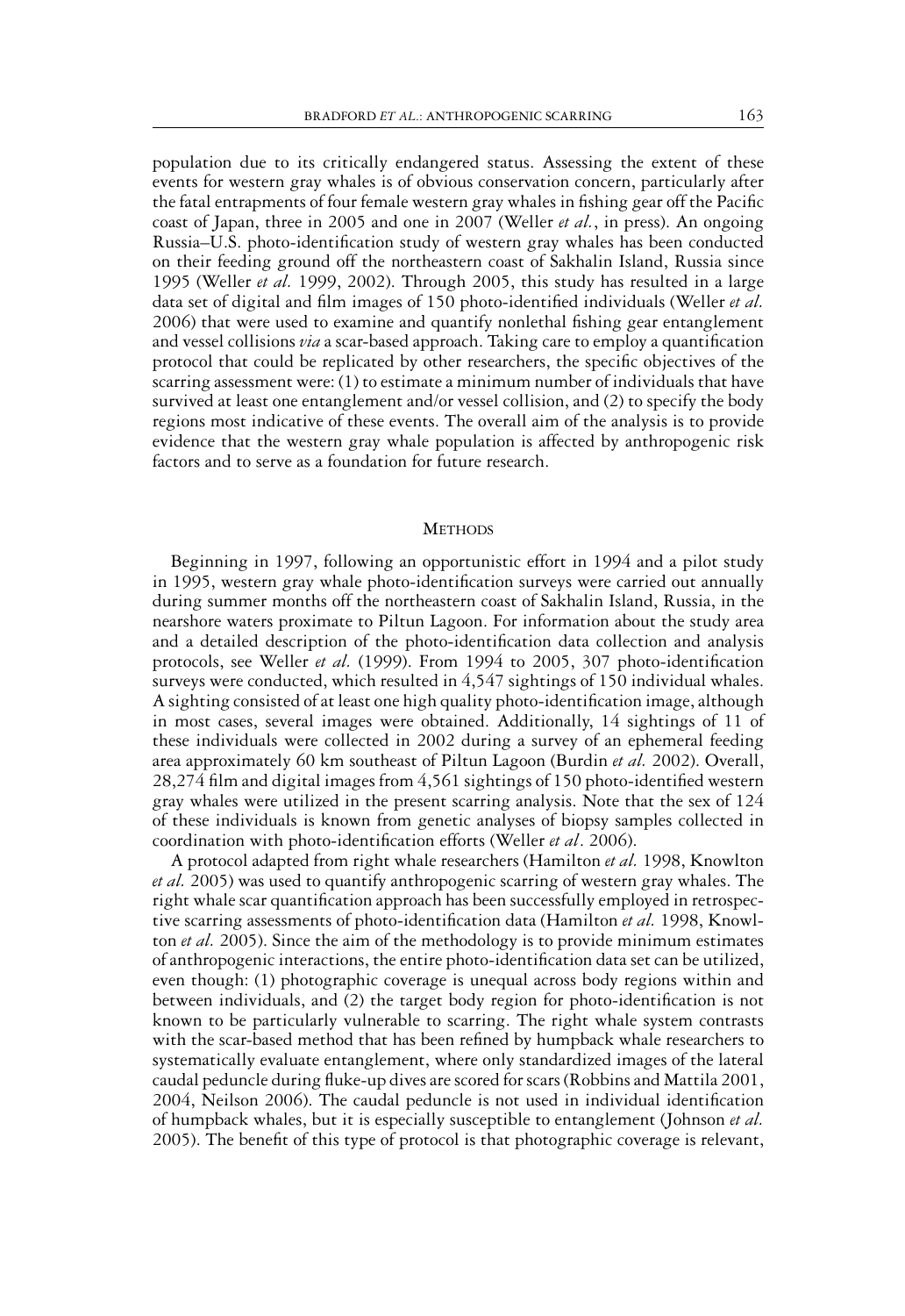consistent, and comparable for all individuals, which allows for a more precise determination of the frequency and rates of nonlethal exposure to entanglement at the individual and population levels. A drawback to this approach is that it can limit the scope and sample size of retrospective reviews of photo-identification data sets, particularly for populations where scars from more than one type of interaction are of interest and where the body regions most vulnerable to scarring have not yet been established.

Therefore, for the first assessment of anthropogenic scarring of western gray whales, the broad-based right whale quantification approach was utilized. That is, all available images of an individual whale were examined for the presence of anthropogenic scars in 21 defined regions spanning the entire body (Fig. 1). Specifically, for each survey sighting of a whale, one or more of the designated codes (Table 1) were assigned to all body regions of that individual. Thus, a line of recorded data consisted of 21 cells, each comprised of one or more codes indicating if the body region of that whale during that sighting was either: (1) without scarring; (2) with entanglement, vessel collision, and/or unknown scarring (Fig. 2); (3) partially visible with or without scarring; or (4) not visible. These data for each survey sighting were then collapsed in order to produce an annual scar composite of each whale for use in subsequent summaries and analyses. An annual scar composite was thus one line of data containing all information (*i.e.*, presence of scarring and degree of visibility) gleaned about each body region of a whale during a given year. Note that while the described protocol systematically quantified the presence of anthropogenic scarring, it could not enumerate scarring events.

All coding was conducted by one analyst (ALB), as recommended for consistency in scarring analyses (Neilson 2006). However, an interrater agreement study was performed to determine if the western gray whale scar quantification protocol could be used by more than one qualified researcher to achieve similar results. That is, images from a subset of 300 randomly selected sightings were reviewed by a second analyst (YVI), who coded all body regions of the 98 individuals represented in the subset. Corresponding data from the two researchers were then compared in four separate tests of interrater agreement, which was measured using the kappa  $(\kappa)$ coefficient (Cohen 1960), where  $\kappa > 0.75$  is strong agreement,  $0.75 > \kappa > 0.40$  is good-to-moderate agreement, and  $\kappa < 0.40$  is fair-to-poor agreement (e.g., Simonoff 2003). First, the decision to code each body region per sighting as visible (non-X) or not visible (X) was evaluated over all scoring opportunities. Next, when both analysts coded a body region as visible, the choice to code as fully visible (non-P) or partially visible (P) was examined. The third and fourth tests assessed agreement in the resulting scar code when the two researchers coded a body region as partially visible or fully visible, respectively. For these latter two tests, entanglement and vessel collision scar codes were pooled for sample size considerations, such that the judgment to code no scar (N), unknown scar (U), or anthropogenic scar (A) was evaluated. For each of the four tests, the underlying prevalence of the observed entities was expected to be highly imbalanced (*e.g.*, more X body regions than non-X), which can lead to low values of  $\kappa$  despite relatively high values of total agreement (Feinstein and Cicchetti 1990). Thus, for each test, the proportional agreement (*p*) of each unit  $(e.g., p_{\text{non}-X}, p_X)$  was reported along with  $\kappa$  as a recommended supplemental diagnostic (Cicchetti and Feinstein 1990).

For both the right and humpback whale methodologies, researchers have been able to validate the sources of anthropogenic scars from observations of scars obtained from known cases of both lethal and nonlethal fishing gear entanglements and vessel collisions (*e.g.*, Kraus 1990, Robbins and Mattila 2001). This type of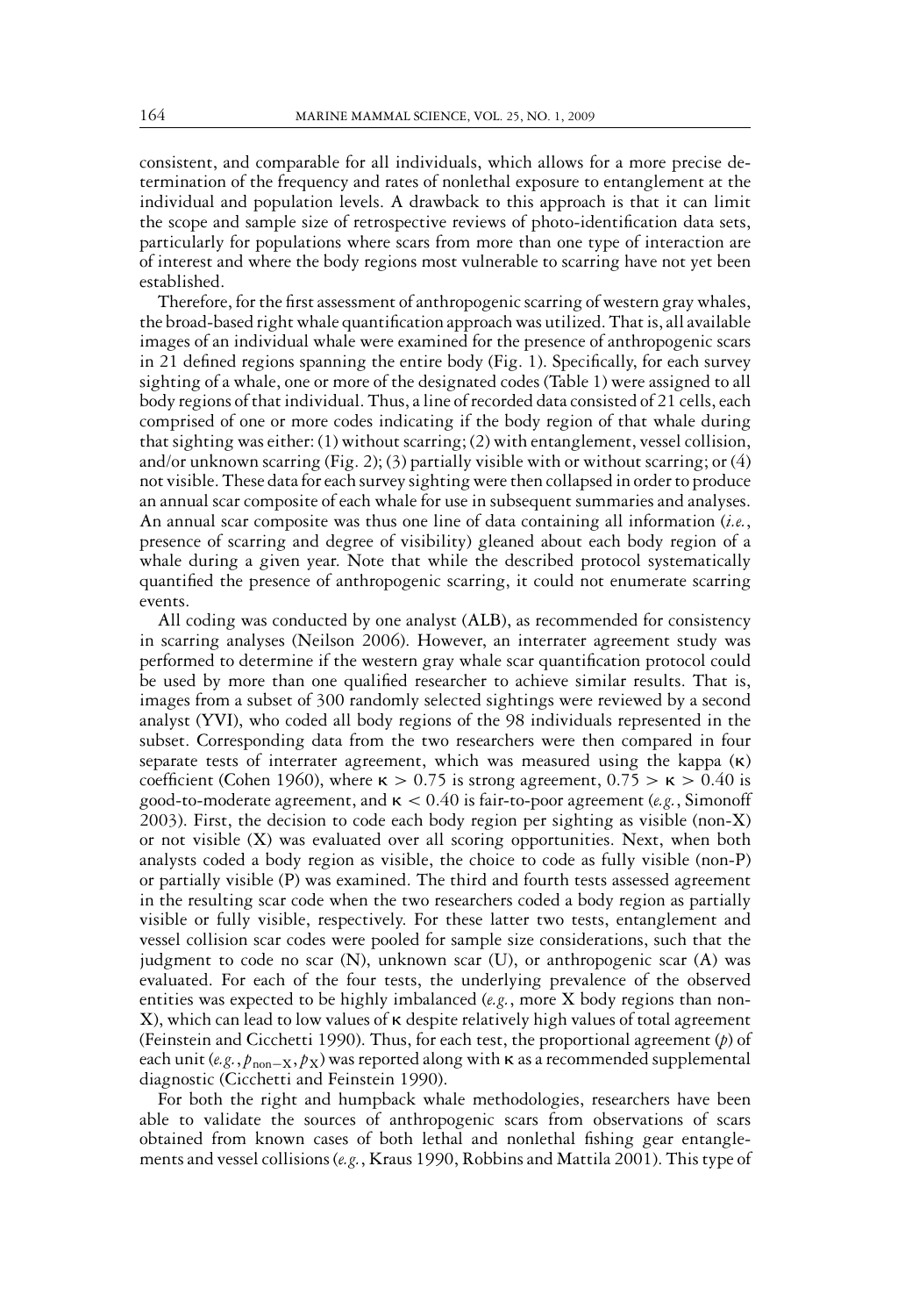

*Figure 1*. Dorsal (A), ventral (B), left side (C), and right side (D) views of western gray whale body regions  $(n = 21)$  examined for possible scarring. Note that while body regions are numbered 1 through 20, number 7 is divided into separate right (R) and left (L) regions. Gray whale outlines courtesy of J. L. Sumich.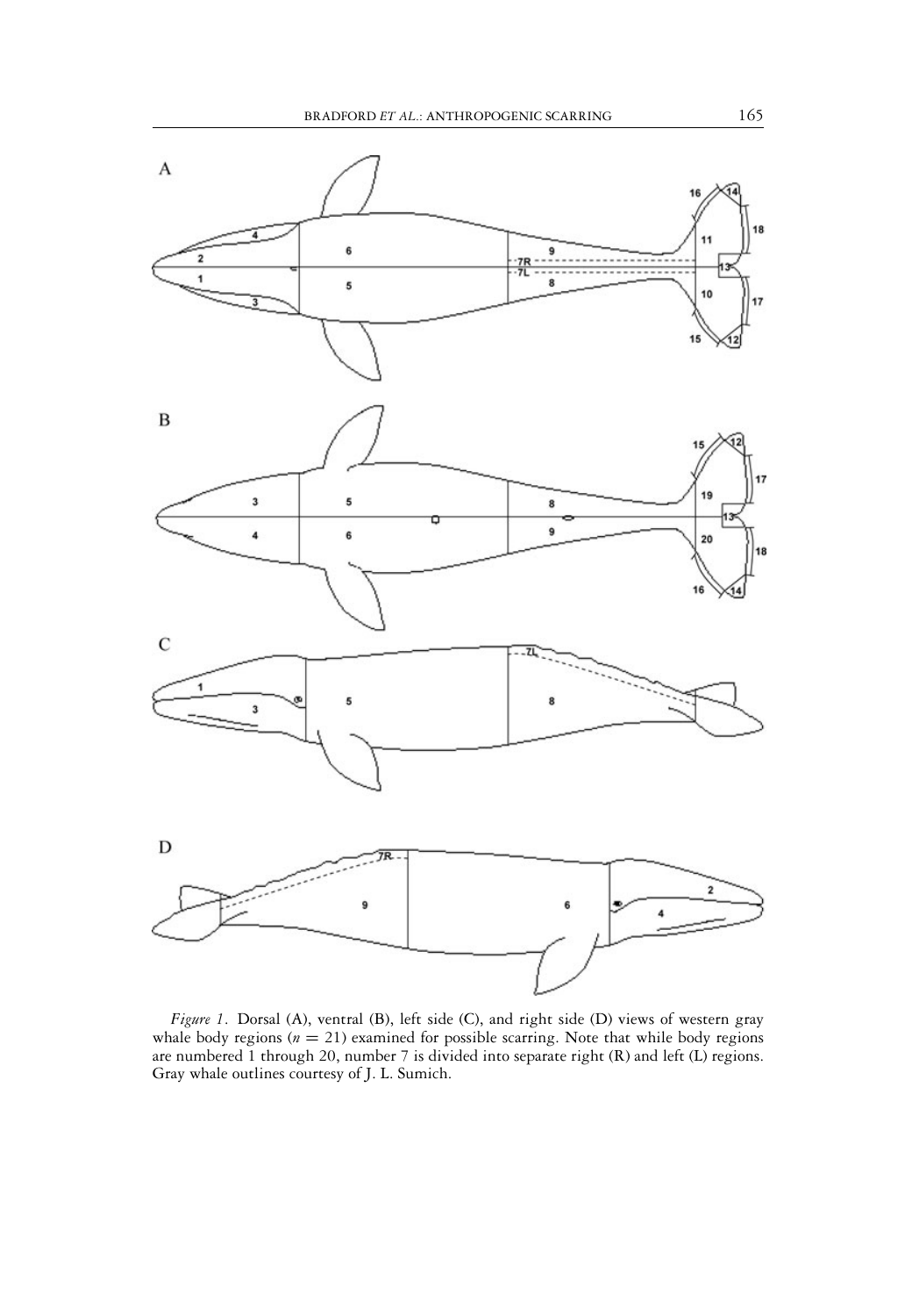| Code | Definition        | Description                                                                                                                                                                                                         |
|------|-------------------|---------------------------------------------------------------------------------------------------------------------------------------------------------------------------------------------------------------------|
| N    | No scar           | No scars visible.                                                                                                                                                                                                   |
|      | New scar          | Used in combination with another scar code to indicate the<br>first sighting of a scar.                                                                                                                             |
| E    | Entanglement      | Linear furrows or chafing that appear to wrap around the<br>body.                                                                                                                                                   |
| V    | Vessel collision  | Scars that appear the result of propeller wounds or severe<br>physical trauma.                                                                                                                                      |
| U    | Unknown scar      | Marks seemingly unrelated to barnacle scarring that cannot<br>be assigned to the other scar categories. <sup>a</sup>                                                                                                |
| P    | Partially visible | Used in combination with another scar code to denote that<br>the body region is only partially photographed or is too<br>dark, out of focus, or distant in the image to completely<br>assess scarring. <sup>b</sup> |
| X    | Not visible       | Body region was not photographed at all or is too dark, out<br>of focus, or distant in the image to assess scarring.                                                                                                |

*Table 1*. Scar codes assigned to western gray whale body regions during image analysis (adapted from Hamilton *et al.* 1998).

a Killer whale (*Orcinus orca*) rake marks were also quantified, but these findings are not discussed in this article.

<sup>b</sup>The ventral portions of the following body regions (BR) were assumed never to be visible: BR5, BR6, BR8, and BR9. Thus, the P code was not assigned in these regions unless parts of the dorsal surface were obscured or not photographed.

validation, though of importance, is not yet possible for scarring assessments of western gray whales. Anthropogenic scar determinations in the present analysis were based on images and descriptions from other baleen whale studies (Kraus 1990, Philo *et al.* 1992, George *et al.* 1994, Hamilton *et al.* 1998, Robbins and Mattila 2001, 2004, Moore *et al.* 2004, Knowlton *et al.* 2005, Neilson 2006, Panigada *et al*. 2006), with the recognition that the species, individual, behavior, location, duration, gear type, and vessel involved collectively influence the degree and nature of potential scarring during a given interaction. Thus, the present western gray whale anthropogenic scar codes were assigned with an unavoidable level of inherent subjectivity. Therefore, for evaluative purposes, these scar assignments were reviewed by three independent reviewers with specific expertise in analyzing right or humpback whale anthropogenic scarring that has been validated by observations. For each western gray whale considered to have incurred anthropogenic scarring, the reviewers were asked to respond to the following two questions: (1) are the highlighted scars consistent with fishing gear entanglement (and/or vessel collision), and (2) would you support a determination that this whale was previously entangled (and/or struck by a vessel)?

#### **RESULTS**

#### *Interrater Agreement*

The randomly selected subset of 300 sightings representing 98 photo-identified western gray whales resulted in 6,300 scoring opportunities from which to measure interrater agreement. For the decision to code each body region per sighting as visible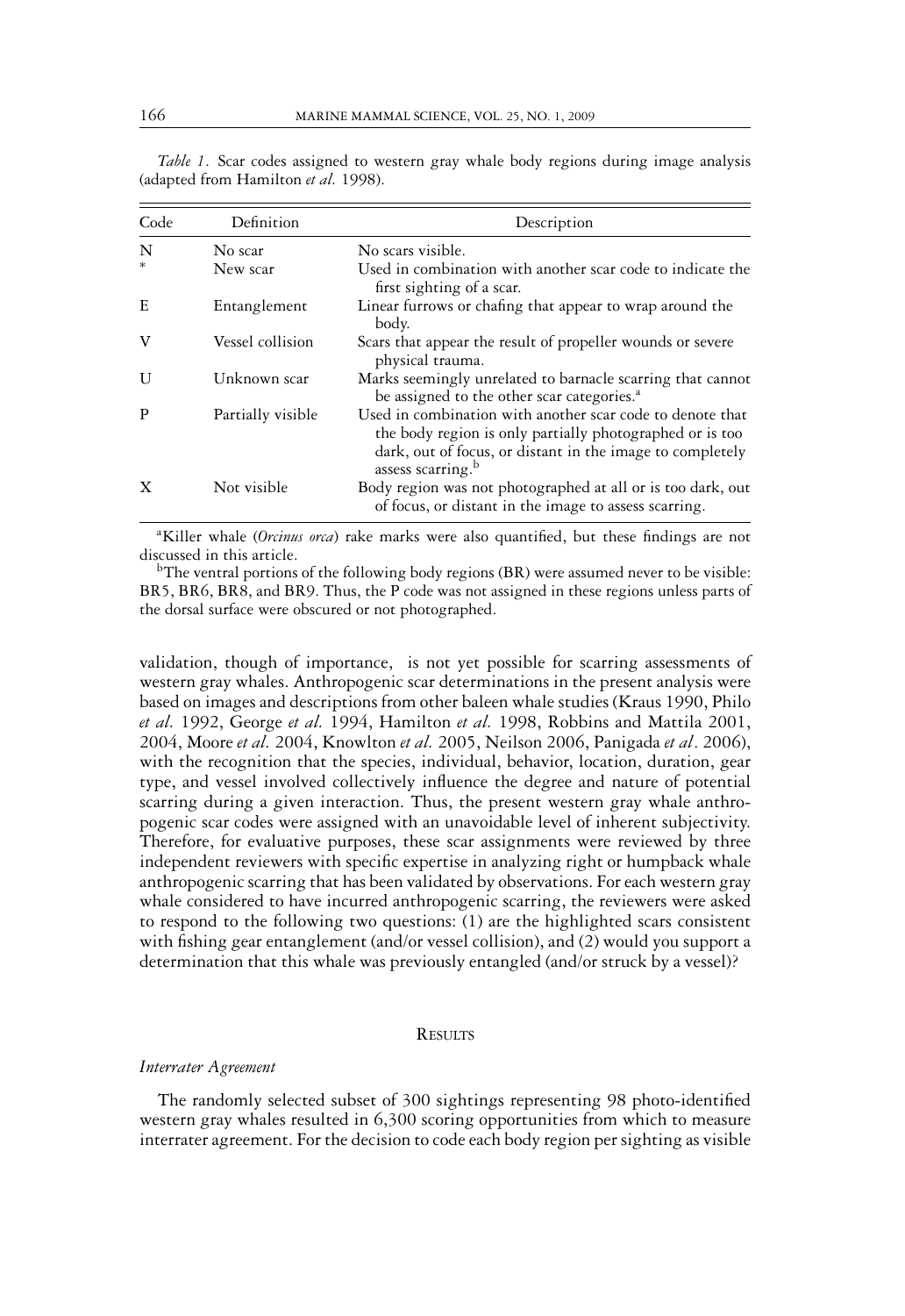

*Figure 2*. Example images of individual western gray whales with scarring (circled) from a presumed fishing gear entanglement (A), vessel collision (B), and unknown source (C), corresponding to scar codes E, V, and U, respectively (Table 1). Photos by D. W. Weller.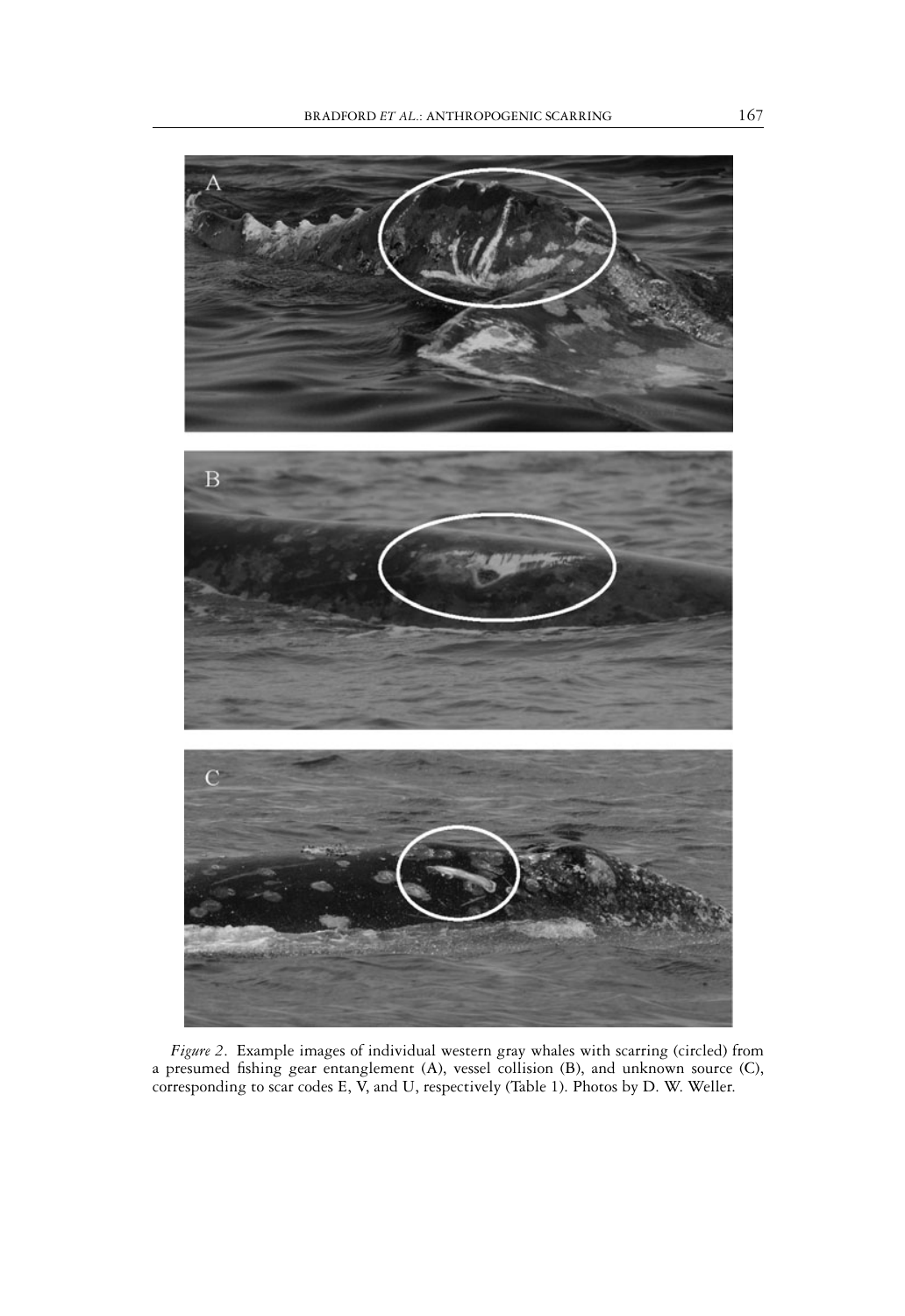or not visible,  $\kappa$  indicates strong agreement and both values of  $p$  are high, especially for the not visible determinations ( $\kappa = 0.81$ ,  $p_{\text{non-X}} = 0.84$ ,  $p_X = 0.97$ ,  $n = 6,300$ ). For the choice to code visible body regions as either fully or partially visible, **K** denotes good agreement and both values of*p*are again high, particularly for the partially visible assignments ( $\kappa = 0.74$ ,  $p_{\text{non-P}} = 0.80$ ,  $p_{\text{P}} = 0.94$ ,  $n = 735$ ). For the resulting scar code in partially visible body regions,  $\kappa$  shows moderate agreement, while  $p$  is high for the no scar designations and considerably lower for the unknown and anthropogenic categories ( $\kappa = 0.43$ ,  $p_N = 0.94$ ,  $p_U = 0.47$ ,  $p_A = 0.41$ ,  $n = 519$ ). For the ensuing scar code in fully visible body regions, **K** demonstrates good agreement and *p* values are high except in the case of the unknown scar determinations ( $\kappa = 0.62$ ,  $p<sub>N</sub> = 0.97$ ,  $p_U = 0.36$ ,  $p_A = 0.91$ ,  $n = 145$ ). Overall,  $\kappa$  generally declined as the sample size of each test decreased and values of  $p$  were consistently higher for the more prevalent observed entities within each test.

#### *Anthropogenic Scarring*

The 4,561 survey sightings were collapsed into 681 annual scar composites representing 150 photo-identified western gray whales, with a median of four composites per whale (range  $= 1-11$ ). The degree of usable image coverage varied by body region, with the greatest frequency of coverage in the body regions (BR) that encompass the photo-identification target feature (*i.e.*, BR5, BR6, BR7L, BR7R, BR8, and BR9), although these regions were most often not fully visible (Fig. 3).

Of the 150 photo-identified western gray whales, 30 (20.0%; 15 males, 14 females, one of unknown sex) individuals were assigned at least one anthropogenic scar code in at least one body region from 1994 to 2005, with 28 (18.7%; 15, 12, 1) whales presumed to have been previously entangled in fishing gear at least once and three (2.0%; 1, 2, 0) to have survived at least one vessel collision. One male appeared to have previously experienced at least one entanglement and one or more vessel collisions. Of the 28 whales with entanglement scars, at least 11 (39.3%, 8, 3, 0) were 3 yr of age or younger when their scars were acquired (none of the individuals with vessels scars are of known age). For 11 anthropogenic interactions involving



*Figure 3*. Frequency of partially and fully visible body regions represented in the annual scar composites (*n* = 681) of 150 western gray whales from 1994 to 2005. Note that photographic coverage by body region varied within and between individuals and that individual whales were often identified in multiple years.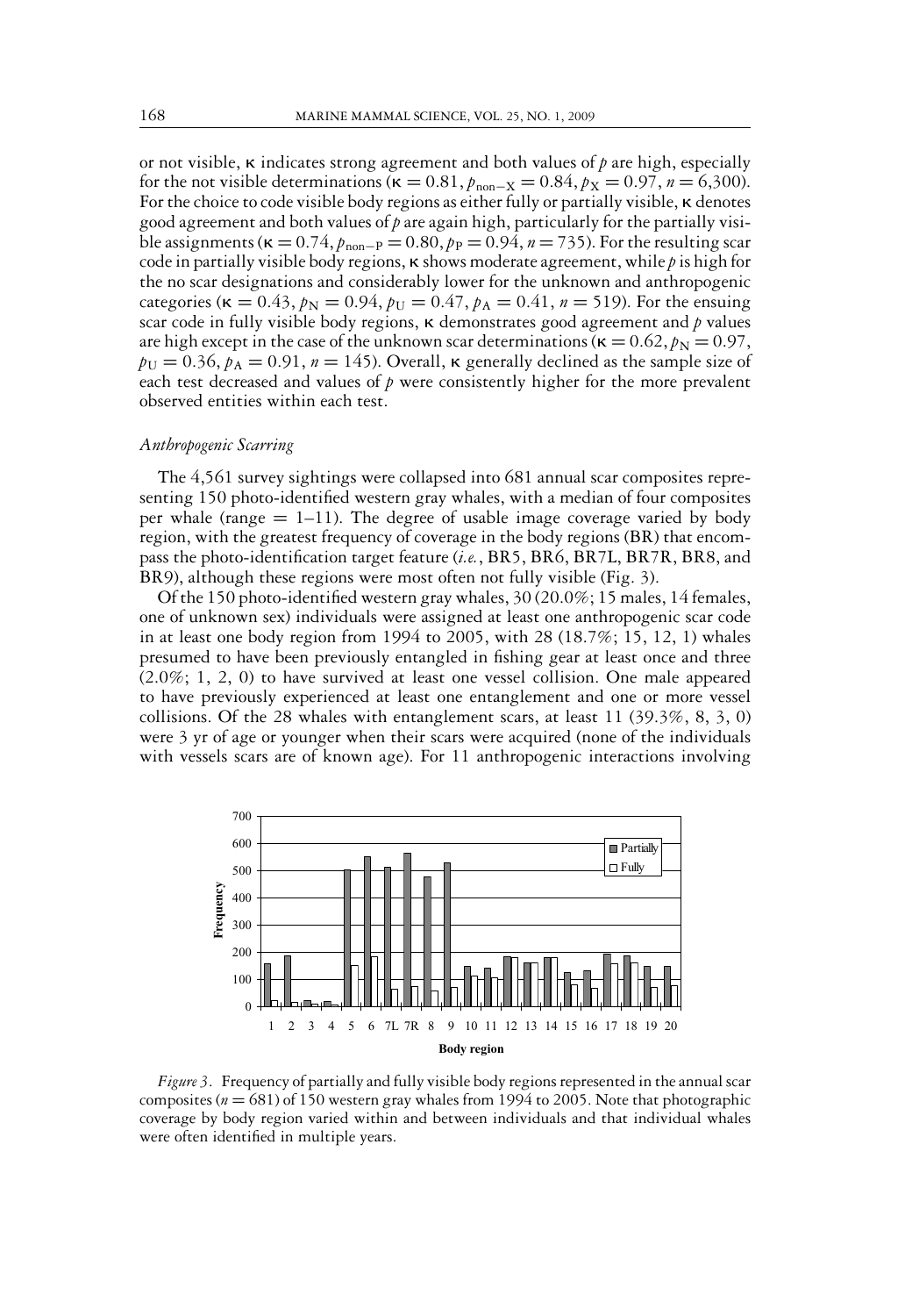

*Figure 4*. Frequency of entanglement (E), vessel collision (V), and unknown (U) scar codes (*n* = 234; 76 E, 8 V, 150 U) by body region for 150 western gray whales from 1994 to 2005. Note that while repeated observations of the same scar and multiple scars of the same type within a body region are represented only once per individual, individual whales can have more than one scar type per body region and can have the same scar code across multiple body regions.

nine whales, the annual timing of the event was determined (*i.e.*, when a body region was coded as fully visible without the scar in the year preceding a new anthropogenic scar designation or when the scarred individual was a calf). Of these occurrences, the presumed entanglements occurred in the months prior to the 1997 (*n* = 1), 1998 (*n* = 3), 2000 (*n* = 1), 2001 (*n* = 1), 2002 (*n* = 1), 2003 (*n* = 3) field seasons and the assumed vessel collision before 2001 ( $n = 1$ ) and 2001 ( $n = 1$ ).

Most of the entanglement scar assignments were attributed to the left and right caudal peduncle (*i.e.*, BR7L, BR7R, BR8, and BR9) followed by the leading edges of the flukes (*i.e.*, BR15 and BR16), while the majority of vessel collision scars were found on the back and dorsal ridge (BR5, BR6, BR7L, and BR7R) (Fig. 4). Unknown scars were detected in nearly all body regions, although the greatest numbers were located on the back and sides (BR5 and BR6) (Fig. 4).

#### *Expert Review*

When considered collectively, the three independent expert reviewers confirmed most of the anthropogenic scar assignments, although there was noticeable variation between the reviewers. Specifically, of the 28 whales assumed to have been entangled, 12 (42.9%) of the cases were supported (*i.e.*, an affirmative response provided to both posed questions) by all three, 22 (78.6%) by at least two, and 25 (89.3%) by at least one of the analysts. Of the three whales presumed to have survived a vessel collision, none of the cases were corroborated by two or more reviewers, but all three (100.0%) were substantiated once.

#### **DISCUSSION**

#### *Interrater Agreement and Expert Review*

Interrater agreement in the four tests was strong to moderate as measured by  $\kappa$ . However, **K** values are likely biased low given substantial imbalances in prevalence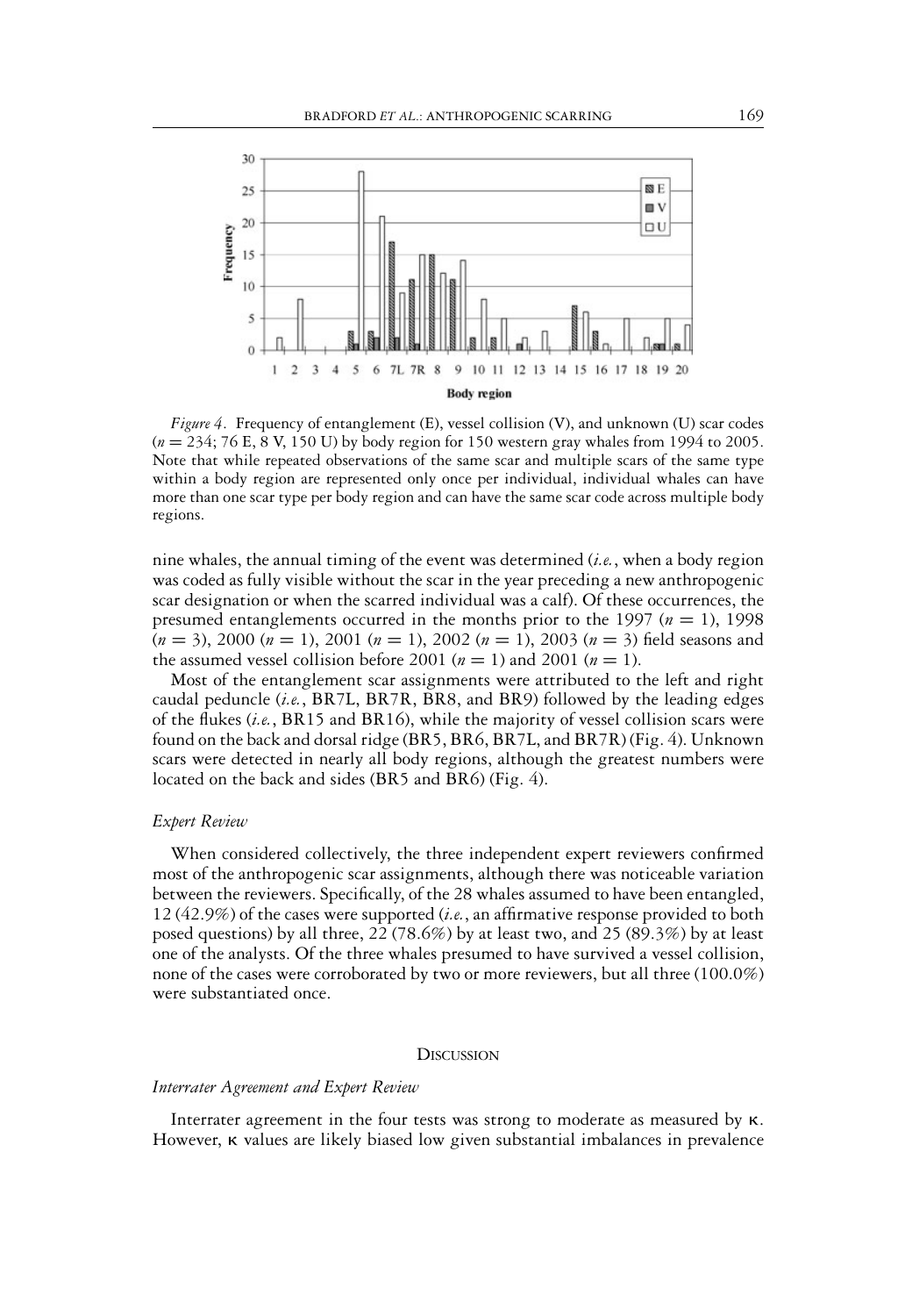of the observed entities (Feinstein and Cicchetti 1990), a suggestion that is generally supported by values of the  $p$  diagnostic. Agreement was strongest for the decisions to code each body region per sighting as visible or not visible and to code the visible regions as either fully or partially visible, indicating that the two analysts mutually conceptualized the 21 body regions and made similar basic judgments about the extent and quality of photographic coverage. Agreement was weakest for the choice of scar code in the partially visible body regions, although the reduced agreement in this test may not have been due solely to discrepancies in scar assignments, but also to different interpretations of partial photographic coverage. Unsurprisingly, agreement in scar coding improved when both raters considered a body region to be fully visible. Further,  $p_A$  is high in this case indicating that anthropogenic scars were commonly perceived and detected by both researchers. This perception of anthropogenic scarring was generally supported by the expert review process. However, the variation within expert opinion demonstrates that subjectivity in scar assessment can be minimized by validation and experience, but likely not completely eliminated. In summary, the western gray whale scar quantification protocol can be used by more than one trained researcher to produce comparable results that would largely be consistent with expert opinion.

#### *Anthropogenic Scarring*

Image coverage was available to quantify scarring in all body regions, although the amount varied by body region (Fig. 3). The greatest frequency of coverage was obtained in the body regions encompassing the photo-identification target feature (*i.e.*, the dorsal flanks). Specifically, given the ideal photo-identification image (Weller *et al.* 1999), the most coverage was achieved in the posterior portions of BR5 and BR6 and the anterior portions of BR7L, BR7R, BR8, and BR9, which is reflected by the high percentage of partial coverage in those regions (Fig. 3). Another representation of photo-identification effort is that within these regions, coverage percentages are relatively higher for the right-side regions (*i.e.*, BR6, BR7R, and BR9) than the corresponding left-side regions (*i.e.*, BR5, BR7L, and BR8, respectively) (Fig. 3), which reflects the higher priority of collecting right-side dorsal flank images (Weller *et al.* 1999). These findings are not surprising given the intended function (*i.e.*, reliable individual recognition) of the photographic data set.

In contrast to other baleen whale studies, a relatively smaller percentage of photoidentified western gray whales were determined to have anthropogenic scarring, with estimates of 18.7% for fishing gear entanglement and 2.0% for vessel collision. For example, 75.6% and 6.4% of photo-identified North Atlantic right whales bore scars from entanglement and ship strikes, respectively (Hamilton *et al*. 1998, Knowlton *et al*. 2005). Also, annual estimates of photo-identified Gulf of Maine humpback whales exhibiting entanglement scars ranged from 47.8% to 64.6% (Robbins and Mattila 2001). While anthropogenic interactions are expected to vary by population and geographic region, it is likely that the estimates presented here underestimate the true proportion of western gray whales that have experienced these events, given the nature of the available data set. That is, image coverage was not comprehensive for every individual in all years, indicating that anthropogenic scars on some whales could have been missed during the scarring assessment. Also, the feature targeted for photo-identification excludes portions of body regions that have been found to be susceptible to anthropogenic scarring in other baleen whale populations. Specifically,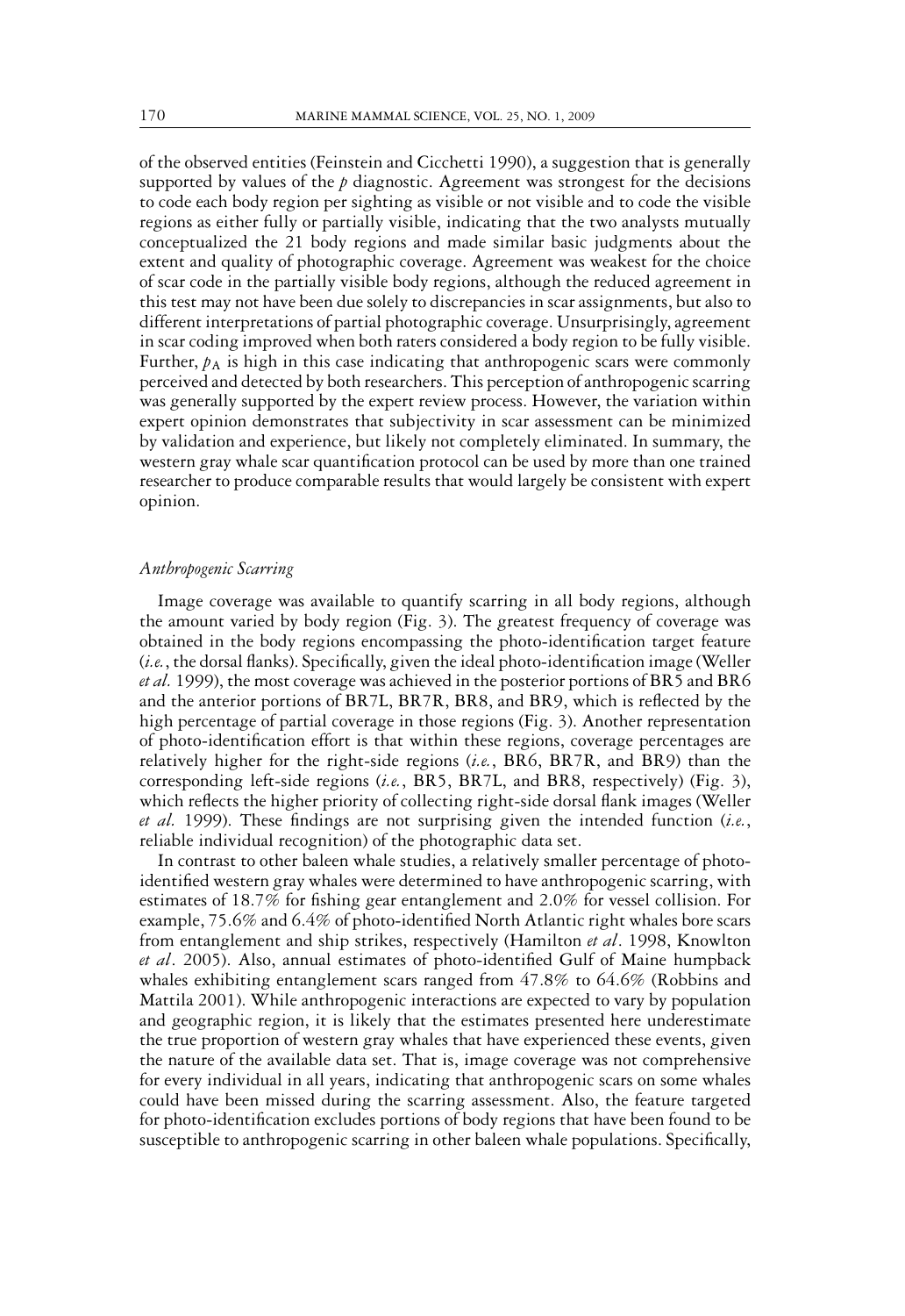the anterior portion of the back can be struck by ships (*e.g.*, Knowlton and Kraus 2001) and the posterior portion of the caudal peduncle along with the leading edges of the flukes are particularly vulnerable to entanglement scarring (*e.g.*, Heyning and Lewis 1990, Johnson *et al.* 2005). Given the low photographic coverage in these regions (Fig. 3), combined with the fact that scars were observed in apparently less vulnerable, but more photographed regions, suggests that some evidence of anthropogenic interactions was likely undetected, both at the individual and population levels. Further, the majority of scars discerned in the analysis were coded as unknown and these scars were found in nearly all body regions, particularly those regions where anthropogenic scars were also detected (Fig. 4). Conceivably, some of these scars represent inconclusive or incomplete evidence of an entanglement or vessel collision. Additionally, previous events may not have left external scars or resulting scars may have healed by the time the associated body region was photographed, which would have further underestimated actual anthropogenic interaction percentages.

The western gray whale body regions most frequently assigned anthropogenic scar codes are consistent with findings from other baleen whale studies. Vessel collision scars were primarily found on the back and dorsal ridge, although parts of the fluke also showed signs of vessel strikes (Fig. 4). These regions, particularly the back, have all been documented to be wounded by vessel strikes in other baleen whale populations (*e.g.*, Kraus 1990, Hamilton *et al.* 1998, Laist *et al.* 2001, Panigada *et al*. 2006). The vulnerability of the baleen whale caudal peduncle to fishing gear entanglement has been well documented (*e.g.*, Heyning and Lewis 1990, Robbins and Mattila 2001, Johnson *et al.* 2005). This region was most frequently assigned entanglement codes in the present scarring assessment (Fig. 4). Heyning and Lewis (1990) noted that entangled eastern gray whales were most often observed with some or all of the fishing gear around the caudal peduncle and suggested that the netting and line generally slips down the body toward the caudal peduncle, where it gets lodged at the base of the flukes. Although the leading edges of the flukes of some photo-identified western gray whales did show evidence of a previous entanglement (Fig. 4), only the anterior portion of the caudal peduncle was consistently available for scoring (Fig. 3). The reduced availability of the posterior portion of the caudal peduncle including the fluke insertion likely reflects photo-identification protocols as previously discussed, but can also be attributed to the fact that western gray whales do not commonly fluke-up in the study area. This tendency would not only have led to an underestimation of previous entanglement interactions in the present analysis, but may also pose a challenge to future efforts that are needed to systematically assess the susceptibility of western gray whales to entanglement in fishing gear.

The lack of systematic and comprehensive image coverage in the current scarring assessment at the population and individual levels means that precise frequencies and rates of anthropogenic interactions cannot be estimated, nor can the most vulnerable population segments be identified. For example, it is unknown if juvenile western gray whales are more susceptible to entanglement than adult whales, as had been demonstrated for juvenile eastern gray whales (Heyning and Lewis 1990). Although at least 11 of the 28 western gray whales assumed to have been entangled were less than 3 yr of age when their scars were obtained, there is not enough information to evaluate the relative entanglement vulnerability of young whales. Such an evaluation would be valuable, given the low survival documented for western gray whale calves (Bradford *et al.* 2006). An additional limitation of the present analysis is that the photo-identification effort was limited to the summer months off northeastern Sakhalin Island, Russia. Although the annual timings that were deduced from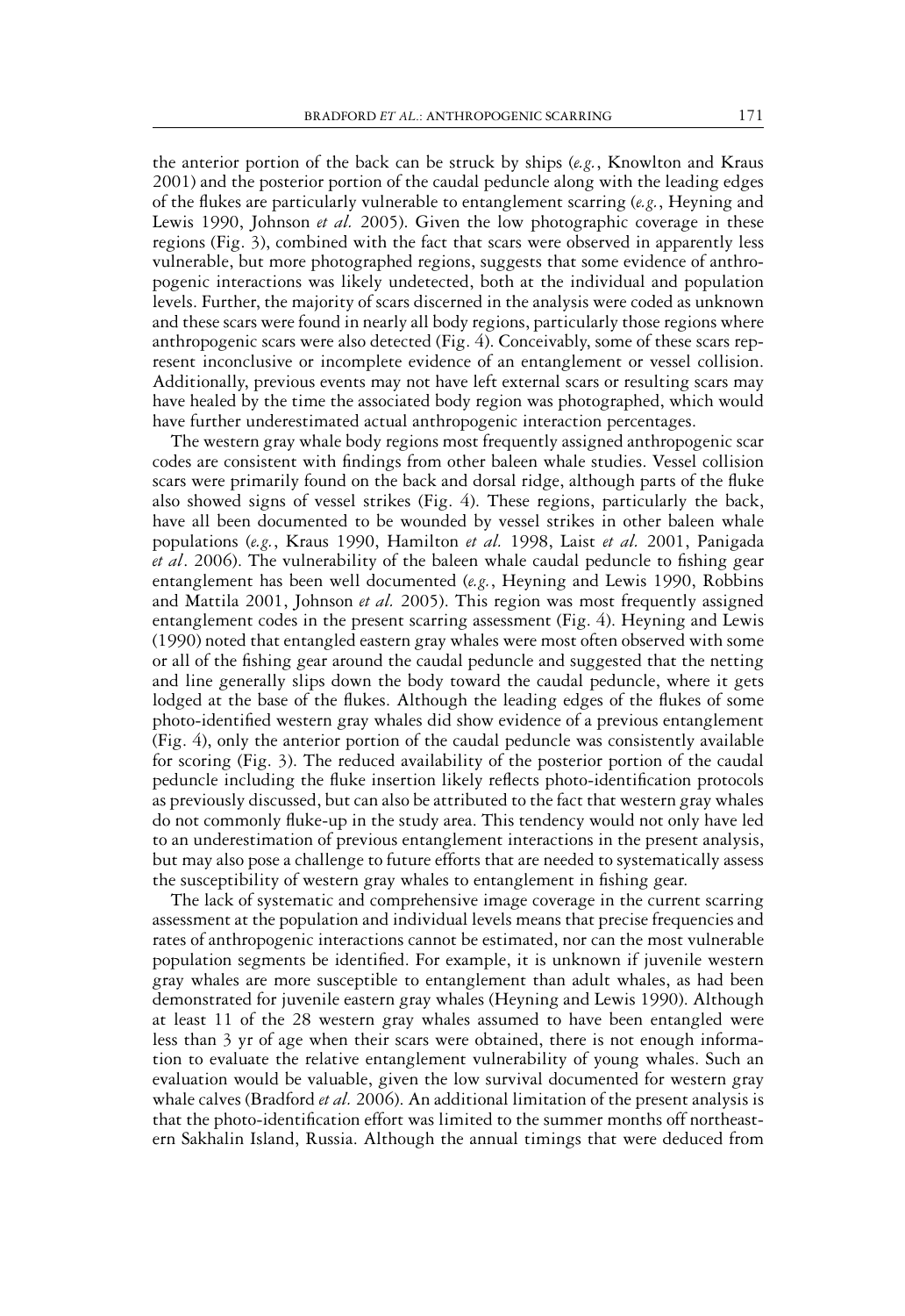11 anthropogenic interactions usefully imply that these events have been ongoing throughout at least the duration of the photo-identification study, the specific timing and location of most scarring events cannot be determined. A further shortcoming of the scarring assessment is that the precise nature of each type of anthropogenic interaction cannot be specified. While the vessel collision scars detected in the analysis suggest that one of the scarred individuals made contact with a large, possibly ship-sized, vessel and the other two whales with relatively smaller vessels, the diagnostic feature used for such determinations (*i.e.*, propeller cuts) was not well defined in each case. Thus, these designations of vessel collision types cannot be made with confidence. In terms of entanglement scarring, there is no such diagnostic feature, as different kinds or parts of fishing gear can inflict similar injuries.

Finally, quantifying the anthropogenic scarring of free-ranging whales provides information about individuals that survived entanglements and vessel collisions, but not about fatalities. The anthropogenic event percentages presented here indicate that western gray whales are more frequently entangled in fishing gear than struck by vessels. An alternative explanation is that vessel collisions, particularly by ships, are more immediately lethal than entanglements, as has been suggested for North Atlantic right whales (Kraus 1990, Knowlton and Kraus 2001). However, the degree to which western gray whales are struck by ships is not well established to date and the current analysis provides little insight. Although a sighting of a western gray whale off Japan with apparent small boat collision scars was documented prior to this study (Furuta 1984), there are no known reports of western gray whale sightings or strandings linked to collisions with ships. On the other hand, western gray whales are known to be at risk to a highly lethal fishing gear interaction likely not represented in the scarring record. That is, the use of trap nets is pervasive in the coastal waters of Japan and these nets regularly fatally entrap baleen whales (*e.g.*, Tobayama *et al.* 1992). The previously mentioned fatalities of four female western gray whales between 2005 and 2007 were the result of entrapment in Japanese trap nets (Weller *et al.*, in press). Until more information is available on the vulnerability of western gray whales to ship strikes, entrapment in trap nets should continue to be regarded as the specific type of anthropogenic interaction leading to the most fatalities of western gray whales.

#### *Significance*

Despite the biases and limitations of the present scarring assessment, the results provide evidence that male and female western gray whales interact with anthropogenic risk factors in some portion of their range (*i.e.*, coastal waters of Russia, Japan, the Korean Peninsula, and China). Thus, the fatal entrapments of four female western gray whales in trap nets off Japan between 2005 and 2007 (Weller *et al.*, in press) were not isolated events. The aforementioned recent individual-based modeling population assessment found that if such annual losses continue, then the population will decline toward extinction (Cooke *et al.* 2007). As anthropogenic activity is only increasing throughout the range of western gray whales, particularly oil and gas development on and near the feeding ground and industrialization in the migratory corridor (Reeves *et al.* 2005, IISG 2006), serious concerns are raised about the viability of the population. Future studies designed to systematically and comprehensively monitor anthropogenic scarring of western gray whales are needed to determine if interactions with anthropogenic activity are also increasing. Specifically,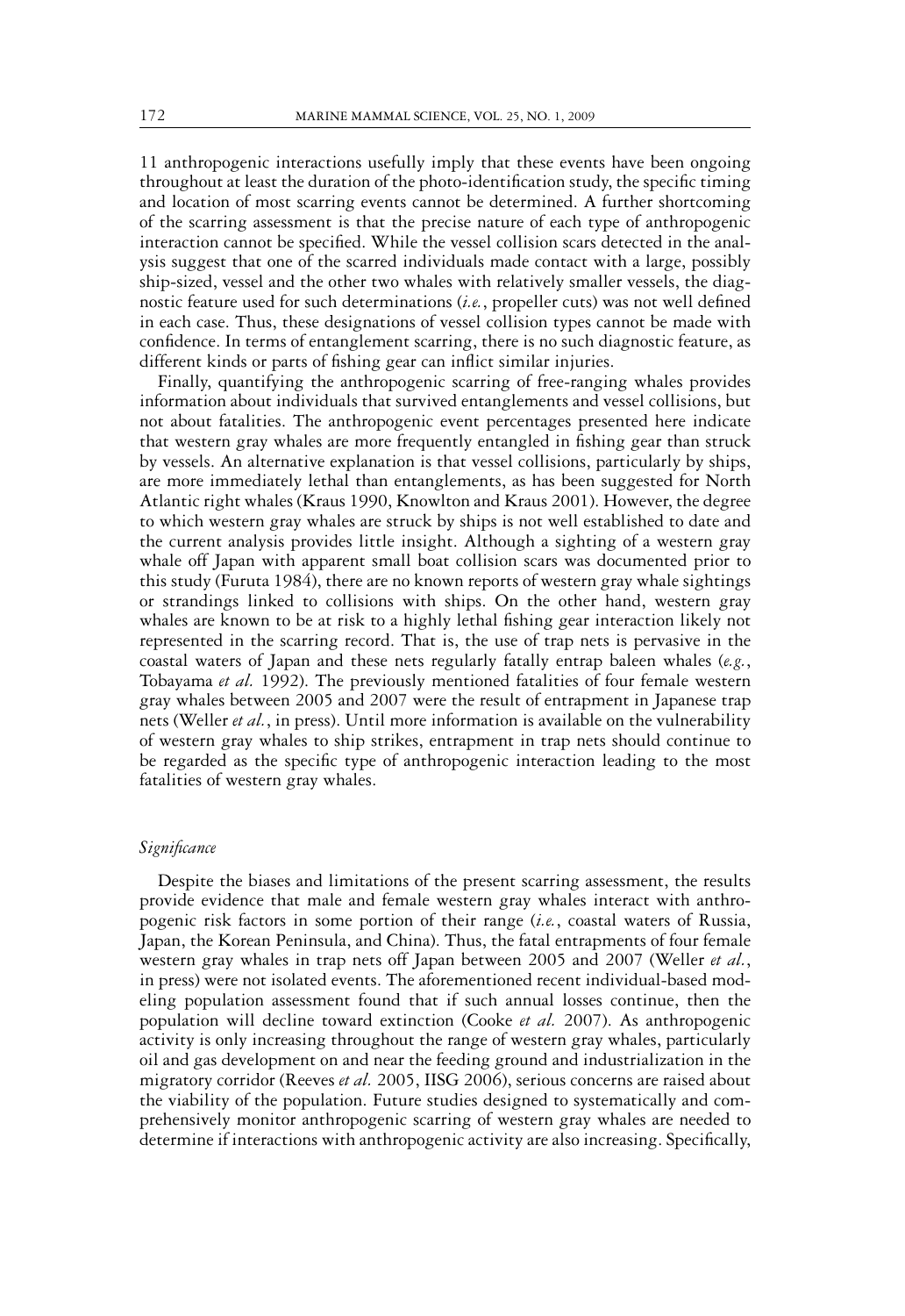since 2005 field protocols have been instituted to gather photographic coverage from the anterior portion of the back to the insertion point of the flukes for as many individuals as possible to determine current rates of entanglement and vessel collision, so that increases in these rates can be detected. Additionally, more effort is needed to locate and photograph dead and injured western gray whales throughout their range (Reeves *et al.* 2005, IISG 2006), but particularly around Japan, where recent strandings and fatalities have been the most numerous (Yamada *et al.* 2002, Weller *et al.,* in press). Such research is necessary to not only validate and minimize subjectivity in entanglement and vessel collision scar determinations, but more importantly, to better understand and mitigate the impact of anthropogenic interactions on the critically endangered western gray whale population.

#### ACKNOWLEDGMENTS

Much appreciation goes to the many participants of the western gray whale photoidentification project. We also thank S. Ashworth and J. Sumich for their preparatory contributions to the scar assessment and M. Marx, J. Neilson, and J. Robbins for their willingness to serve as expert reviewers of the anthropogenic scar determinations. A. Lang and four anonymous referees provided helpful reviews of the manuscript. Support and funding for western gray whales studies have been provided by (in alphabetical order): Alaska SeaLife Center, Animal Welfare Institute, Exxon Neftegas Limited, the International Fund for Animal Welfare, the International Whaling Commission, the Marine Mammal Commission, the Marine Mammal Research Program at Texas A&M University at Galveston, the National Fish and Wildlife Foundation, the National Marine Fisheries Service, Ocean Park Conservation Foundation Hong Kong, Sakhalin Energy Investment Company, the School of Aquatic and Fishery Sciences at the University of Washington, the U.S. Environmental Protection Agency, and the Washington Cooperative Fish and Wildlife Research Unit. This project was conducted as part of the Marine Mammal Project under Area V: Protection of Nature and the Organization of Reserves within the U.S.-Russia Agreement on Cooperation in the Field of Environmental Protection.

#### LITERATURE CITED

- BAIRD, R. W., P. R. STACEY, D. A. DUFFUS AND K. M. LANGELIER. 2002. An evaluation of gray whale (*Eschrichtius robustus*) mortality incidental to fishing operations in British Columbia, Canada. Journal of Cetacean Research and Management 4:289–296.
- BRADFORD, A. L., P. R. WADE, D. W. WELLER, A. M. BURDIN, Y. V. IVASHCHENKO, G. A. TSIDULKO, G. R. VANBLARICOM AND R. L. BROWNELL, JR. 2006. Survival estimates of western gray whales *Eschrichtius robustus* incorporating individual heterogeneity and temporary emigration. Marine Ecology Progress Series 315:293–307.
- BRADFORD, A. L., D. W. WELLER, P. R. WADE, A. M. BURDIN AND R. L. BROWNELL, JR. 2008. Population abundance and growth rate of western gray whales *Eschrichtius robustus*. Endangered Species Research: 16:1–14.
- BROWNELL, R. L., JR., AND C. CHUN. 1977. Probable existence of the Korean stock of the gray whale (*Eschrichtius robustus*). Journal of Mammalogy 58:237–239.
- BURDIN, A. M, G. A. TSIDULKO, Y. V. IVASHCHENKO, A. L. BRADFORD AND D. W. WELLER. 2002. Photo-identification of western gray whales in coastal and offshore Sakhalin shelf waters. Paper SC/02/WGW4 presented to the International Whaling Commission (unpublished). 6 pp. Available at http://www.iwcoffice.org/.
- CICCHETTI, D. V., AND A. R. FEINSTEIN. 1990. High agreement but low kappa: II. Resolving the paradoxes. Journal of Clinical Epidemiology 43:551–558.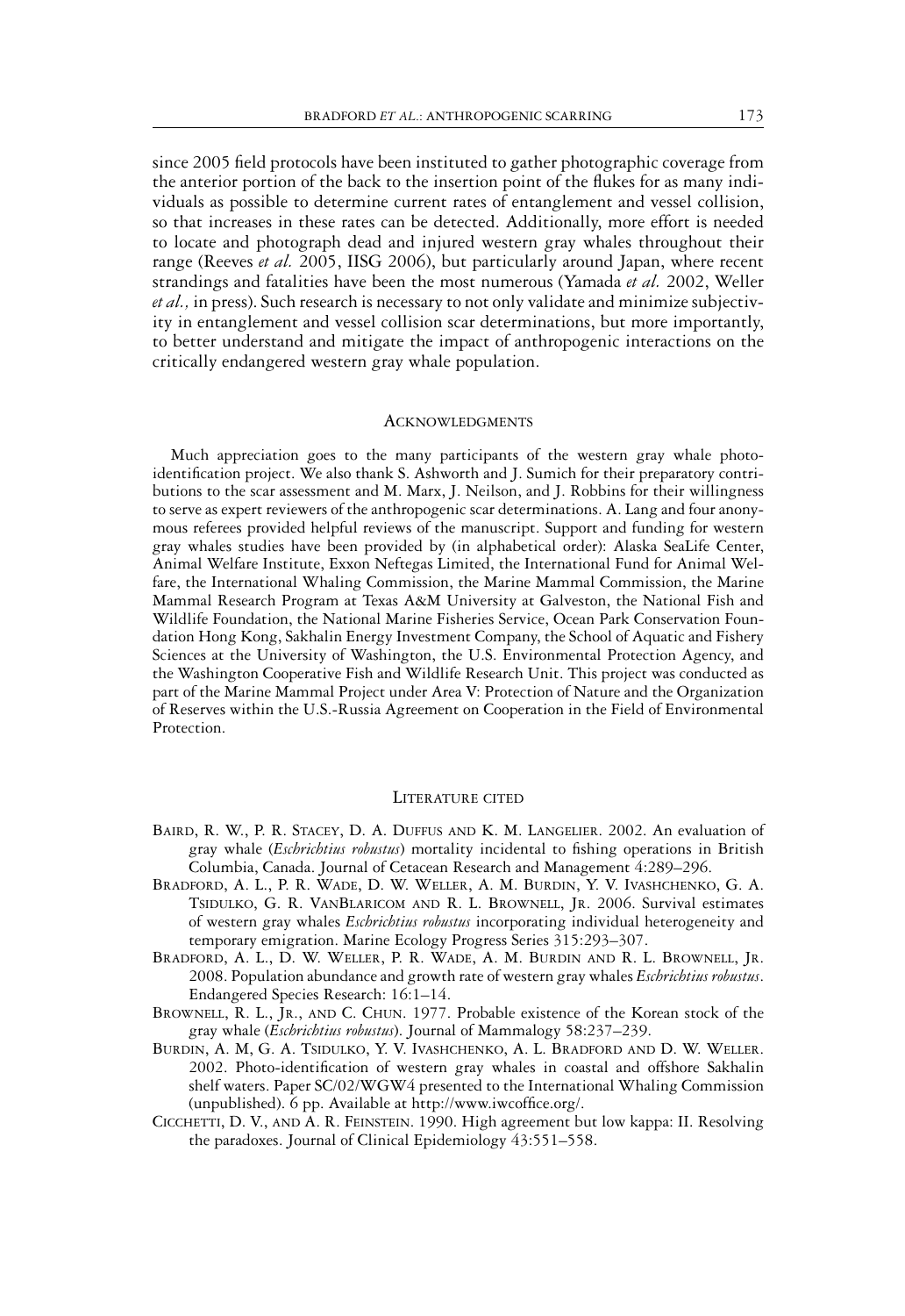- COHEN, J. 1960. A coefficient of agreement for nominal scales. Educational and Psychological Measurement 20:37–46.
- COOKE, J. G., D. W. WELLER, A. L. BRADFORD, A. M. BURDIN AND R. L. BROWNELL, JR. 2007. Population assessment of western gray whales in 2007. Paper SC/59/BRG41 presented to the International Whaling Commission (unpublished). 10 pp. Available at http://www.iwcoffice.org/.
- FEINSTEIN, A. R., AND D. V. CICCHETTI. 1990. High agreement but low kappa: I. The problems of the two paradoxes. Journal of Clinical Epidemiology 43:543–549.
- FUJIWARA, M., AND H. CASWELL. 2001. Demography of the endangered North Atlantic right whale. Nature 414:537–541.
- FURUTA, M. 1984. Note on a gray whale found in the Ise Bay on the Pacific coast of Japan. Scientific Reports of the Whales Research Institute Tokyo 35:195–197.
- GEORGE, J. C., L. M. PHILO, K. HAZARD, D. WITHROW, G. M. CARROLL AND R. SUYDAM. 1994. Frequency of killer whale (*Orcinus orca*) attacks and ship collisions based on scarring on bowhead whales (*Balaena mysticetus*) of the Bering-Chukchi-Beaufort Seas stock. Arctic 47:247–255.
- HAMILTON, P. K., M. K. MARX AND S. D. KRAUS. 1998. Scarification analysis of North Atlantic right whales (*Eubalaena glacialis*) as a method of assessing human impacts. Report to the Northeast Fisheries Science Center, National Marine Fisheries Service, Contract No. 46EANF60004 (unpublished). 39 pp. Available from the New England Aquarium, Central Wharf, Boston, MA 02110, U.S.A.
- HEYNING, J. E., AND T. D. LEWIS. 1990. Entanglements of baleen whales in fishing gear off southern California. Report of the International Whaling Commission 40:427–431.
- HILTON-TAYLOR, C. 2000. IUCN red list of threatened species. Species Survival Commission, IUCN, Gland, Switzerland.
- IISG. 2006. Report of the Interim Independent Scientists Group (IISG) on mitigation measures to protect western gray whales during Sakhalin II construction operations in 2006, Vancouver, British Columbia, 3–5 April 2006. Business and Biodiversity Program, IUCN. 24 pp. Available at http://www.iucn.org/.
- JOHNSON, A., G. SALVADOR, J. KENNEY, J. ROBBINS, S. KRAUS, S. LANDRY AND P. CLAPHAM. 2005. Fishing gear involved in entanglements of right and humpback whales. Marine Mammal Science 21:635–645.
- KNOWLTON, A. R., AND S. D. KRAUS. 2001. Mortality and serious injury of northern right whales (*Eubalaena glacialis*) in the western North Atlantic Ocean. Journal of Cetacean Research and Management (Special Issue) 2:193–208.
- KNOWLTON, A. R., M. K. MARX, H. M. PETTIS, P. K. HAMILTON AND S. D. KRAUS. 2005. Analysis of scarring on North Atlantic right whales (*Eubalaena glacialis*): Monitoring rates of entanglement interaction: 1980–2002. Report to the Northeast Fisheries Science Center, National Marine Fisheries Service, Contract No. 43EANF030107 (unpublished). 20 pp. Available from the New England Aquarium, Central Wharf, Boston, MA 02110. U.S.A.
- KRAUS, S. D. 1990. Rates and potential causes of mortality in North Atlantic right whales (*Eubalaena glacialis*). Marine Mammal Science 6:278–291.
- KRAUS, S. D., M. W. BROWN, H. CASWELL, C. W. CLARK, M. FUJIWARA, P. K. HAMILTON, R. D. KENNEY, A. R. KNOWLTON, S. LANDRY, C. A. MAYO, W. A. MCLELLAN, M. J. MOORE, D. P. NOWACEK, D. A. PABST, A. J. READ AND R. M. ROLLAND. 2005. North Atlantic right whales in crisis. Science 309:561–562.
- LAIST, D. W., A. R. KNOWLTON, J. G. MEAD, A. S. COLLET AND M. PODESTA. 2001. Collisions between ships and whales. Marine Mammal Science 17:35–75.
- LIEN, J. 1994. Entrapments of large cetaceans in passive inshore fishing gear in Newfoundland and Labrador (1979–1990). Report of the International Whaling Commission (Special Issue 15):149–157.
- MOORE, M. J., A. R. KNOWLTON, S. D. KRAUS, W. A. MCLELLAN AND R. K. BONDE. 2004. Morphometry, gross morphology and available histopathology in North Atlantic right